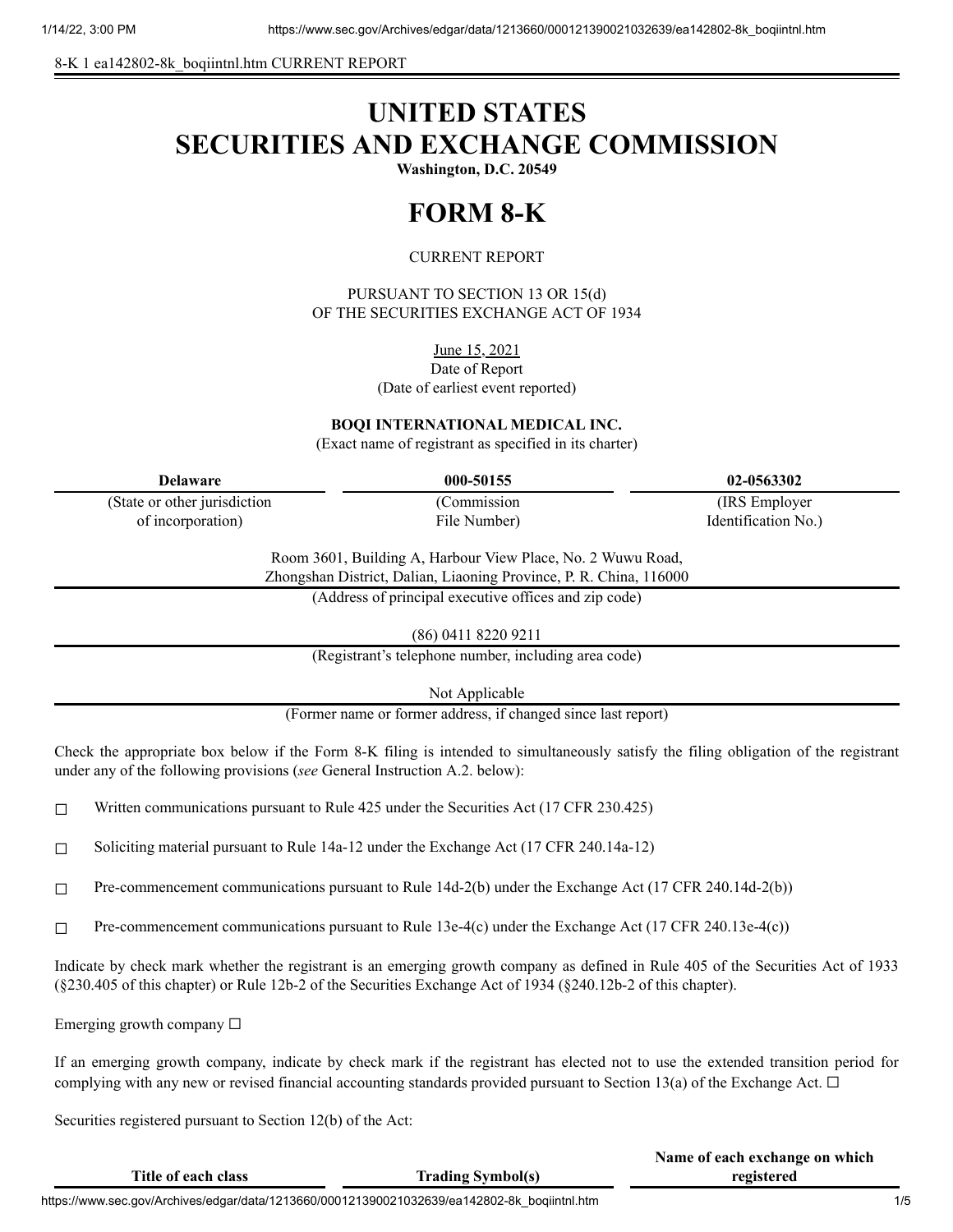| Common stock, \$0.001 par value | BIMI | <b>NASDAO</b> Stock Market |
|---------------------------------|------|----------------------------|
|---------------------------------|------|----------------------------|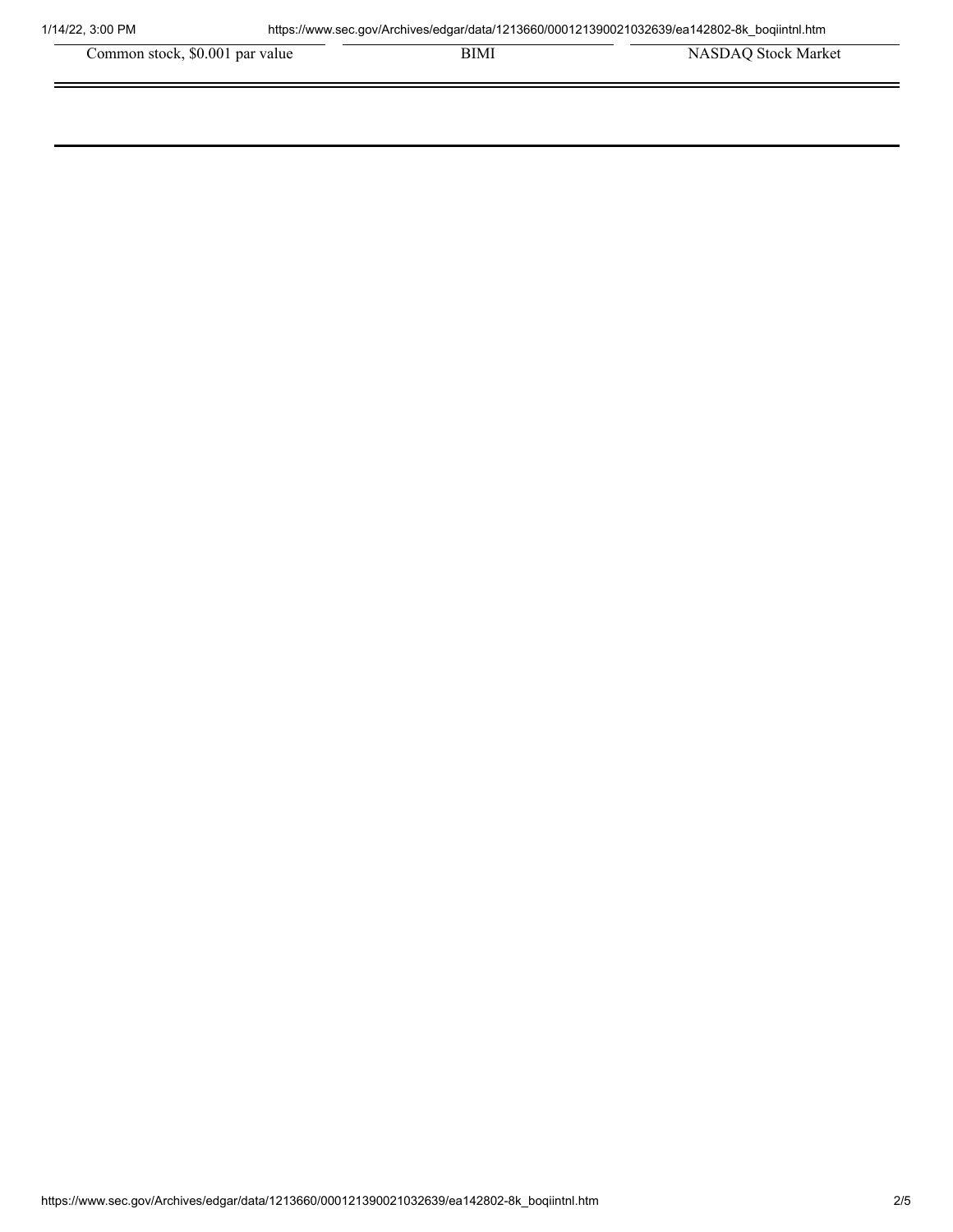#### **Item 5.07 — Submission of Matters to a Vote of Security Holders**

At the Registrant's annual meeting of shareholders held on June 15, 2021, the shareholders ("Shareholders") of the Registrant entitled to vote at the meeting voted to (i) elect the seven nominees named in the proxy statement (the "Proxy Statement") to serve as directors of the Registrant until the next annual meeting of shareholders and until their respective successors have been duly elected and qualified; (ii) approve an amendment to the Registrant's Certificate of Incorporation to change the name of the Registrant to BIMI International Medical Inc.; (iii) approve, in accordance with Nasdaq Marketplace Rule 5635, the issuance of the Registrant's securities as set forth in proposal three in the Proxy Statement; (iv) approve, in accordance with Nasdaq Marketplace Rule 5635, the issuance of the Registrant's securities as set forth in proposal four in the Proxy Statement; (v) approve, on an advisory basis, the compensation of the Registrant's executive officers named in the Proxy Statement; and (vi) ratify the appointment of Audit Alliance LLP as the Registrant's independent registered public accounting firm for the year ending December 31, 2021.

1. The votes cast by Shareholders with respect to the election of directors were as follows:

|                      |              |                  | <b>Broker</b> |  |
|----------------------|--------------|------------------|---------------|--|
|                      | For          | Against/Withheld | Non-Votes     |  |
| Yongquan Bi          | 11,947,040   | 2,704,237        | 2,424,443     |  |
| Tiewei Song          | 13,846,449   | 804.828          | 2,424,443     |  |
| Xiaoping Wang        | 13,846,349   | 804.928          | 2,424,443     |  |
| Mia Kuang Ching      | 13,841,386   | 809,891          | 2,424,443     |  |
| Ju Li                | 14,641,386   | 3,509,301        | 2,424,443     |  |
| Fengsheng Tan        | 11, 141, 976 | 32.920           | 2,424,443     |  |
| Jianxin (Jason) Wang | 13,842,516   | 808.761          | 2.424.443     |  |

2. The votes cast by Shareholders with respect to the change of the name of the Registrant were as follows:

|                   |                  |         | DIANCI        |
|-------------------|------------------|---------|---------------|
| ᠇<br>For<br>- - - | Against/Withheld | Abstain | Non-Votes     |
| 850               | 102<br>801       |         | 424,443<br>٠, |

3. The votes cast by Shareholders with respect to the issuance of shares of the Registrant's securities in accordance with Nasdaq Marketplace Rule 5635 as set forth in proposal three in the Proxy Statement were as follows:

| For        | Against/Withheld | Abstain | <b>Broker</b><br>Non-Votes |
|------------|------------------|---------|----------------------------|
| 13,834,006 | 816,770          | 501     | 2,424,443                  |

4. The votes cast by Shareholders with respect to the issuance of shares of the Registrant's securities in accordance with Nasdaq Marketplace Rule 5635 as set forth in proposal four in the Proxy Statement were as follows:

|                   |                  |         | <b>Broker</b> |
|-------------------|------------------|---------|---------------|
| $\mathbf{r_{or}}$ | Against/Withheld | ⊾bstain | Non-Votes     |
| 13,830,795        | 817,854          | 2,628   | 2,424,443     |

5. The votes cast by Shareholders with respect to the non-binding advisory vote approving named executive officer compensation were as follows:

| For |            | Against/Withheld | Abstain | <b>Broker</b><br>Non-Votes |
|-----|------------|------------------|---------|----------------------------|
|     | 13,821,925 | 825,330          | 4,022   | 2,424,443                  |
|     |            |                  |         |                            |

 $D_{\text{val}}$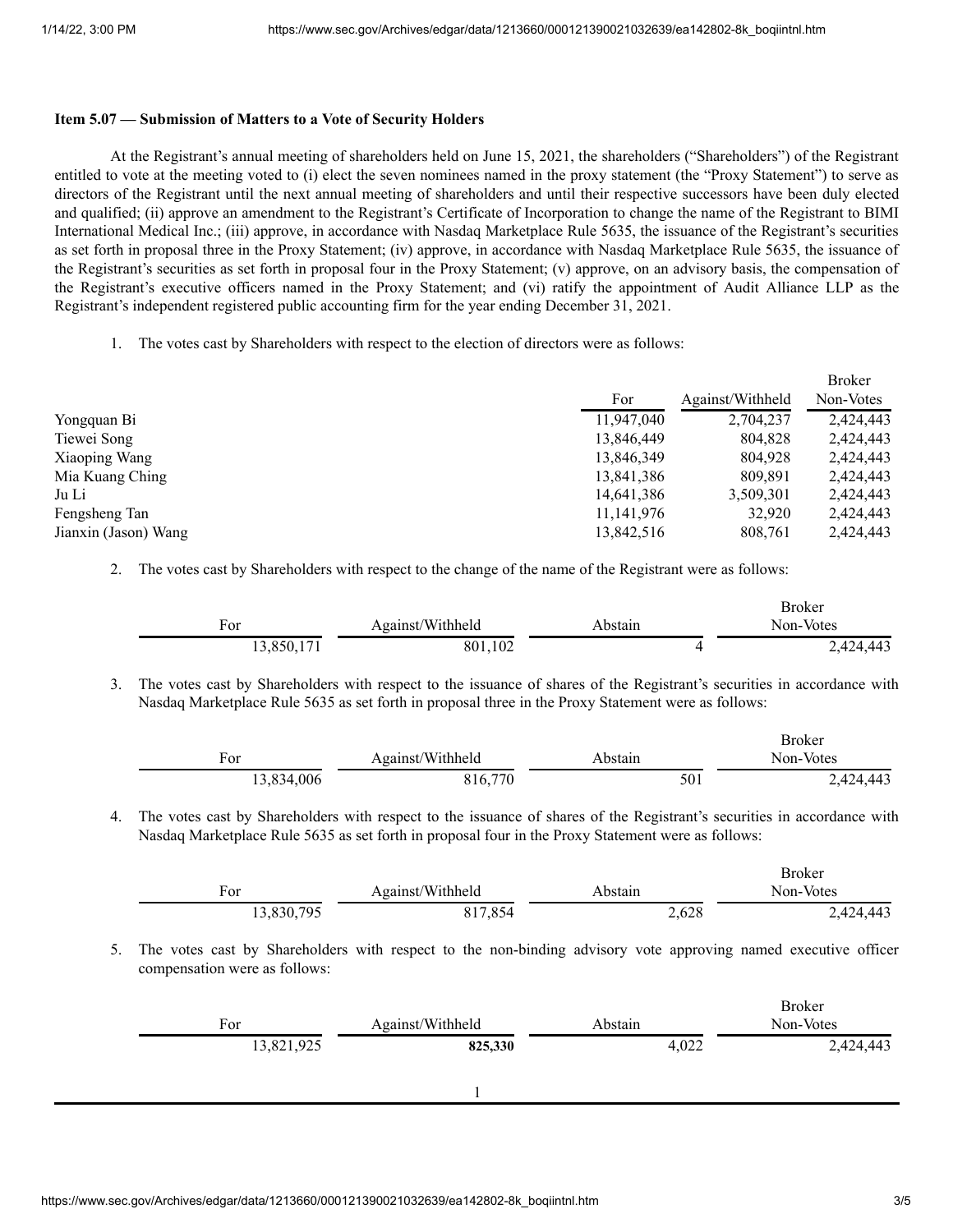Broker

6. The votes cast by Shareholders with respect to the ratification of the selection of Audit Alliance LLP as the Registrant's independent registered public accounting firm for the fiscal year ending December 31, 2021 were as follows:

|                            |                  |         | broker    |
|----------------------------|------------------|---------|-----------|
| For                        | Against/Withheld | Abstain | Non-Votes |
| $02\epsilon$<br>13,821,925 | 825,330          | 4,022   | 2,424,443 |

On June 16, 2021, the Registrant issued a press release announcing the shareholder approval of the above six proposals. A copy of the press release is attached hereto as Exhibit 99.1 and is incorporated by reference herein.

The information under this Item 5.07, including Exhibit 99.1, is deemed "furnished" and not "filed" under Section 18 of the Securities Exchange Act of 1934, as amended (the "Exchange Act"), or otherwise subject to the liability of that section, and shall not be incorporated by reference into any registration statement or other document filed under the Securities Act of 1933, as amended, or the Exchange Act, except as shall be expressly set forth by specific reference in such filing.

#### **Item 9.01. Financial Statements and Exhibits**

(d) Exhibits

| <b>Exhibit No. Description</b> |
|--------------------------------|
|                                |

| 99.1 | Press Release dated June 16, 2021 |
|------|-----------------------------------|
|      |                                   |

2